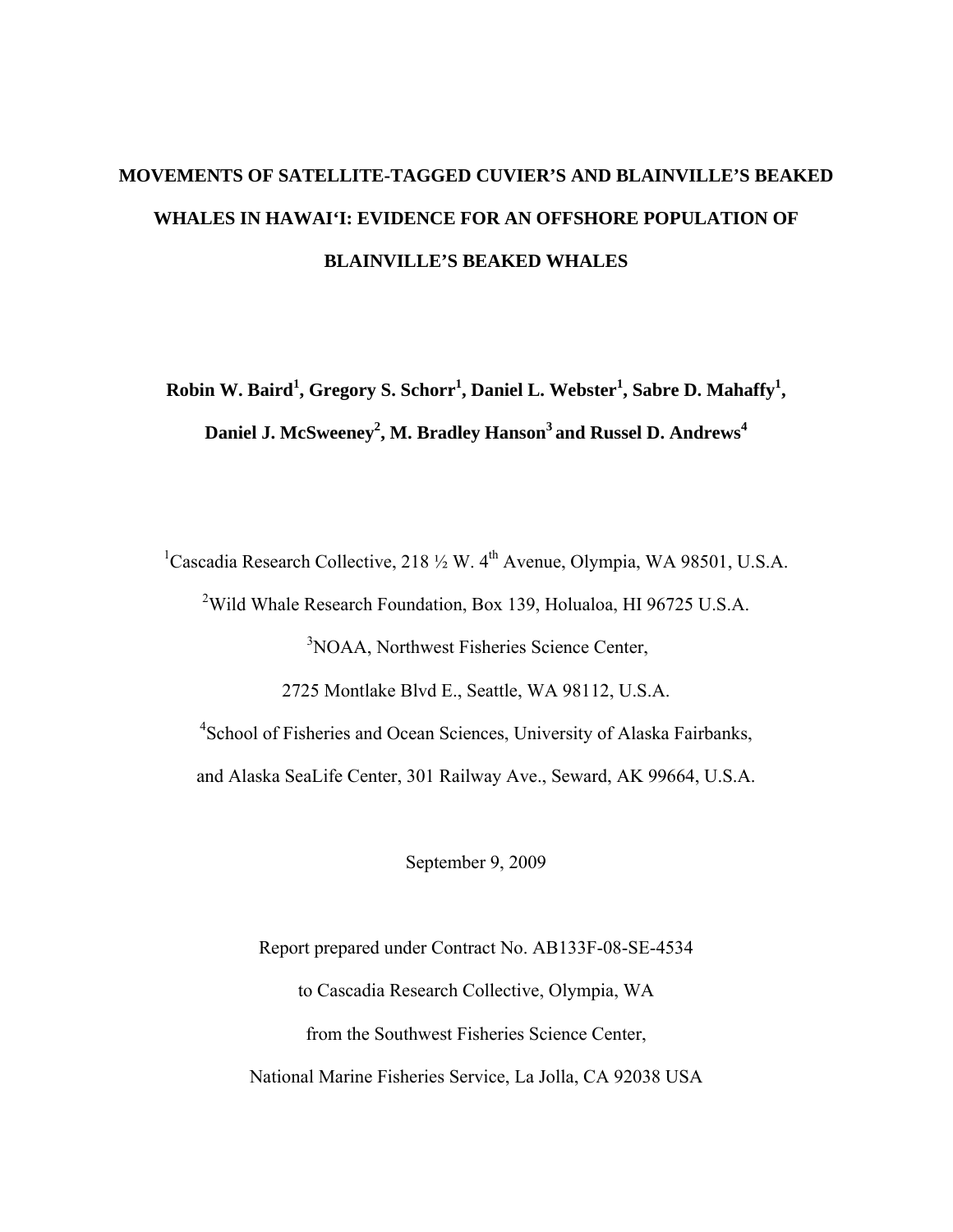#### Abstract

 The impacts of mid-frequency active sonar on the behavior of individual cetaceans may vary depending on their history of prior exposure. Evidence from habitat use, repeated sightings of identified individuals, and satellite tagging all indicate the existence of resident populations of Cuvier's and Blainville's beaked whales off the island of Hawai'i, within the Navy's Hawai'i Range Complex. The number of individuals that have been satellite tagged is small however, and we are combining additional satellite tagging with individual photo-identification studies to assess movements and residency of both species. Field efforts were undertaken off the island of Hawai'i in December 2008 and April and May 2009 to examine movements and habitat use. We obtained additional movement information from one satellite tagged Cuvier's beaked whale (36 days) and one satellite tagged Blainville's beaked whale (40 days). The Cuvier's beaked whale had been previously photo-identified in three different years and was linked by association with other whales from the island-associated population including three individuals satellite tagged in 2007 and 2008. During the 36 days of signal contact the whale remained strongly associated with the island, but spent the majority of its time off the east (windward) side of the island, providing the first evidence that individuals from the resident island-associated population use the windward side of the island. The tagged Blainville's beaked whale and the other two individuals in the group had not been previously photo-identified, and were encountered further offshore (31.3 km) and in deeper water (3,500 m) than had been documented for the island-associated population. During the first day after tagging the whale approached closer to shore, then reversed course and traveled approximately 900 km westward for 19 days at a median rate of horizontal movements of 2.41 km  $h^{-1}$ . The whale spent the last 20 days utilizing a broad area over 4,000 m deep located 900 to 1,000 km from the tagging location. The average depth used over the 40 days (median  $= 4,702$  m) was more than three times greater than that recorded from eight previously satellite tagged Blainville's beaked whales from the island-associated population. The lack of associations, deep-water habitat use, and movement patterns, all suggest this individual is from an open-ocean population of Blainville's beaked whale, evidence that there may be at least two stocks of this species within the Hawaiian Exclusive Economic Zone. Genetic studies to confirm this are needed. These results also illustrate the importance of individual photoidentification to interpreting the movement patterns of individual beaked whales and potentially their responses to mid-frequency active sonar.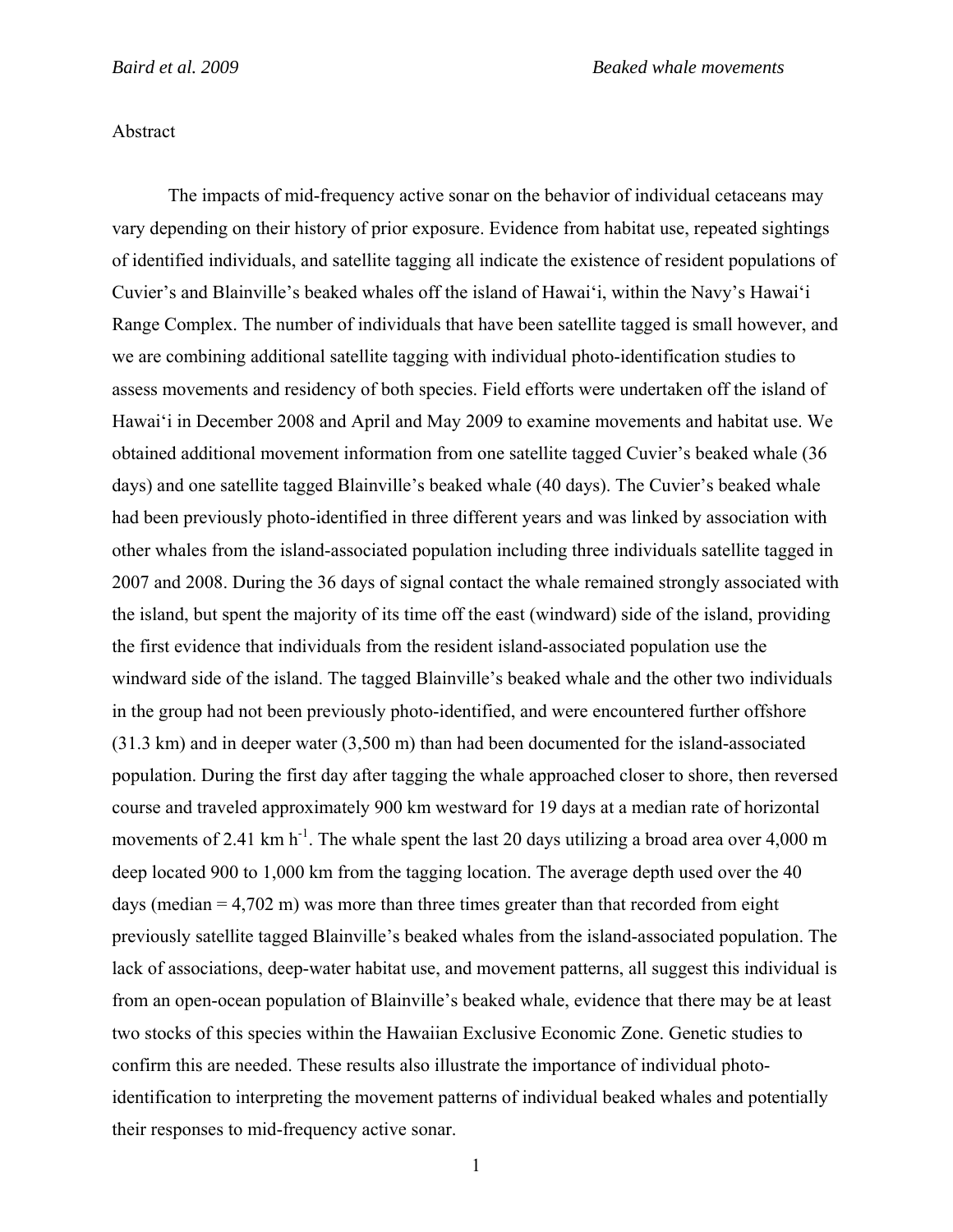### Introduction

 The National Marine Fisheries Service currently considers there to be a single stock each of Blainville's beaked whales (*Mesoplodon densirostris*) and Cuvier's beaked whales (*Ziphius cavirostris*) within the Exclusive Economic Zone surrounding Hawai'i (Carretta et al. 2005). Since that assessment, information on habitat use (Baird et al. 2006), long-term site fidelity (McSweeney et al. 2007), and movements of satellite-tagged individuals (Schorr et al. 2008, 2009) have all indicated the existence of island-associated populations of both species around the island of Hawai'i. Because of the low sighting rates, accumulation of information has been slow, and sample sizes of satellite-tagged individuals remain small: three Cuvier's beaked whales tagged for periods of 2 to 24 days and eight Blainville's beaked whales tagged for periods of 15- 71 days (Schorr et al. 2008, 2009). In all cases individuals were tagged off the west side of the island of Hawai'i and remained associated with the island for the entire duration of tag attachments. In addition, satellite data indicated limited movements around the island: all locations of the tagged Cuvier's beaked whales and the vast majority of the Blainville's beaked whales were off the west (leeward) side of the island. Based on association patterns from photoidentification, previously tagged individuals were all part of the island-associated population: at least one individual from each tagged group could be linked by association to other individuals from the island-associated population (Schorr et al. 2008, 2009).

 Both Cuvier's and Blainville's beaked whales are known to be susceptible to impacts from mid-frequency active sonar (Balcomb and Claridge 2001; Jepson et al. 2003). As the impacts are likely to be behaviorally mediated (Cox et al. 2006; Hooker et al. 2009), the history of prior exposure of individuals may be important in understanding their responses to midfrequency sonar, with naïve individuals potentially showing strong behavioral responses while those exposed to mid-frequency sonar on a regular basis possibly habituating (Falcone et al. 2009a). Thus knowledge of the movement patterns and site fidelity of individuals that utilize areas where mid-frequency sonar may be used is important to assessing potential impacts. This will also be the case where individuals are instrumented with tags that may measure reactions (e.g., diving behavior, movements) during Navy exercises or controlled exposure experiments (e.g., Baird et al. 2008a; Falcone et al. 2009b; Southall et al. 2007).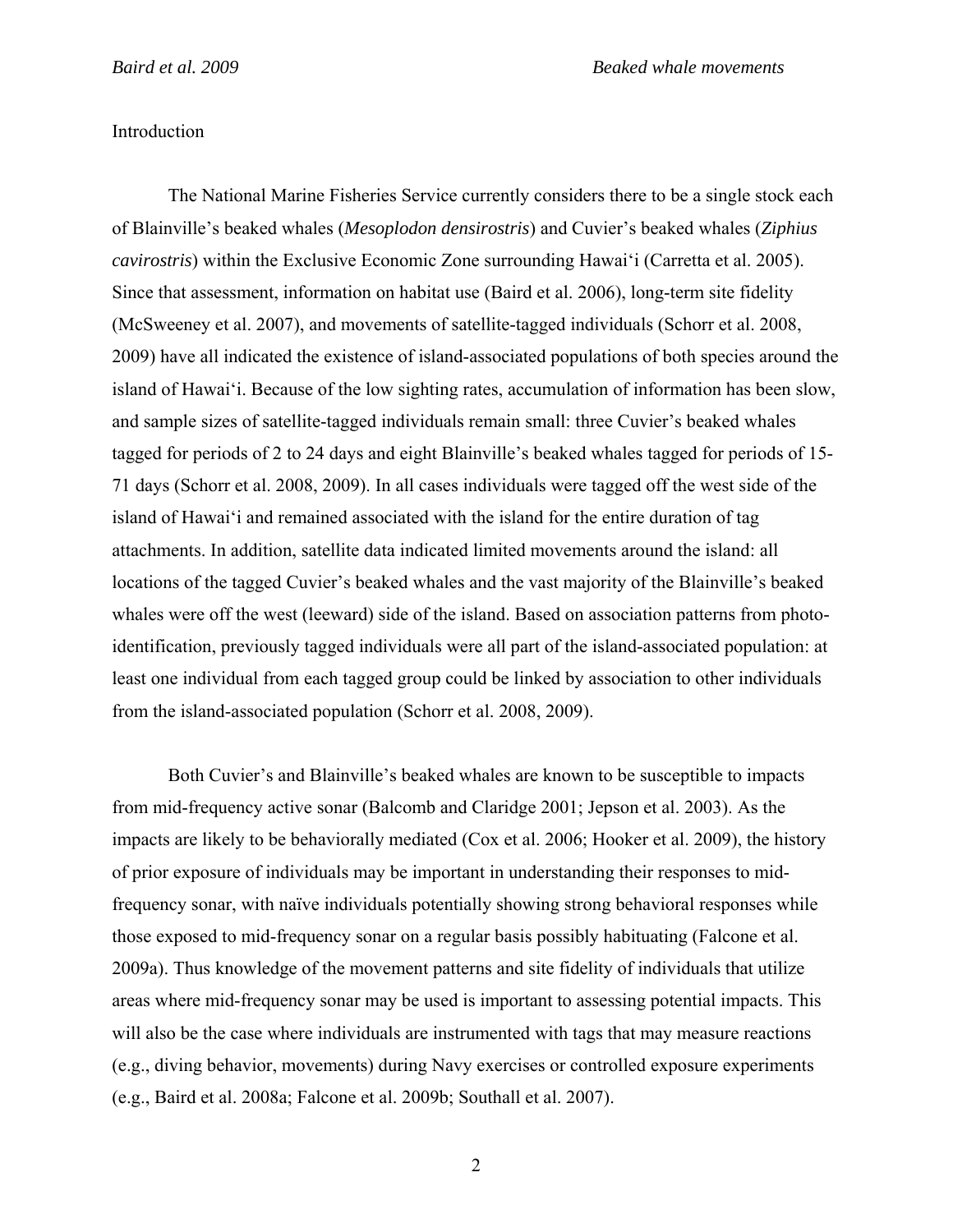Efforts to obtain additional movement data on beaked whales in Hawaiian waters continued in December 2008 and April/May 2009. The purpose of this report is to present and discuss the results of these efforts in relation to beaked whale population structure and habitat use around the main Hawaiian Islands. In addition, we incorporate results from photoidentification of both species since the analyses of McSweeney et al. (2007) to assess whether individuals tagged are part of 'resident' island-associated populations versus from open-ocean populations.

#### Methods

 Field operations were undertaken in December 2008 and April and May 2009 based off the west side of the island of Hawai'i, using an 8.2 m Boston Whaler with a custom bowsprit and elevated tower for observations. The tagging vessel, tags and tagging system were the same as used by Schorr et al. (2008, 2009) so are only briefly discussed here. We used a Wildlife Computers (Redmond, WA) SPOT5 PTT attached with 6.5 cm titanium darts with backward facing petals for retention. Tags were deployed with a Dan-Inject JM Special 25 (Borkop, Denmark) pneumatic projector. With longer average dive times for Cuvier's beaked whales (Baird et al. 2006, 2008), duty cycling of the tags were set differently for each species to maximize the number of locations each day. Tags for Blainville's beaked whales were duty cycled to transmit 10 hours per day in four blocks ranging from two to three hours in duration. Tags for Cuvier's beaked whales were set to transmit 15 hours per day in five blocks ranging from two to five hours in duration. For both species the transmission periods were spread throughout the day to correspond with the periods of highest number of satellite overpasses.

 For every beaked whale encounter, information was recorded on group size and location, and all individuals were photographed for individual identification and to confirm sex. Age class and sex of tagged whales and companion whales was inferred based on body size, the approximate number of cookie-cutter scars visible, the presence or absence of erupted teeth in the tip of the lower jaw, and the extent of linear scars on the body that result primarily from fighting with males (see McSweeney et al. 2007).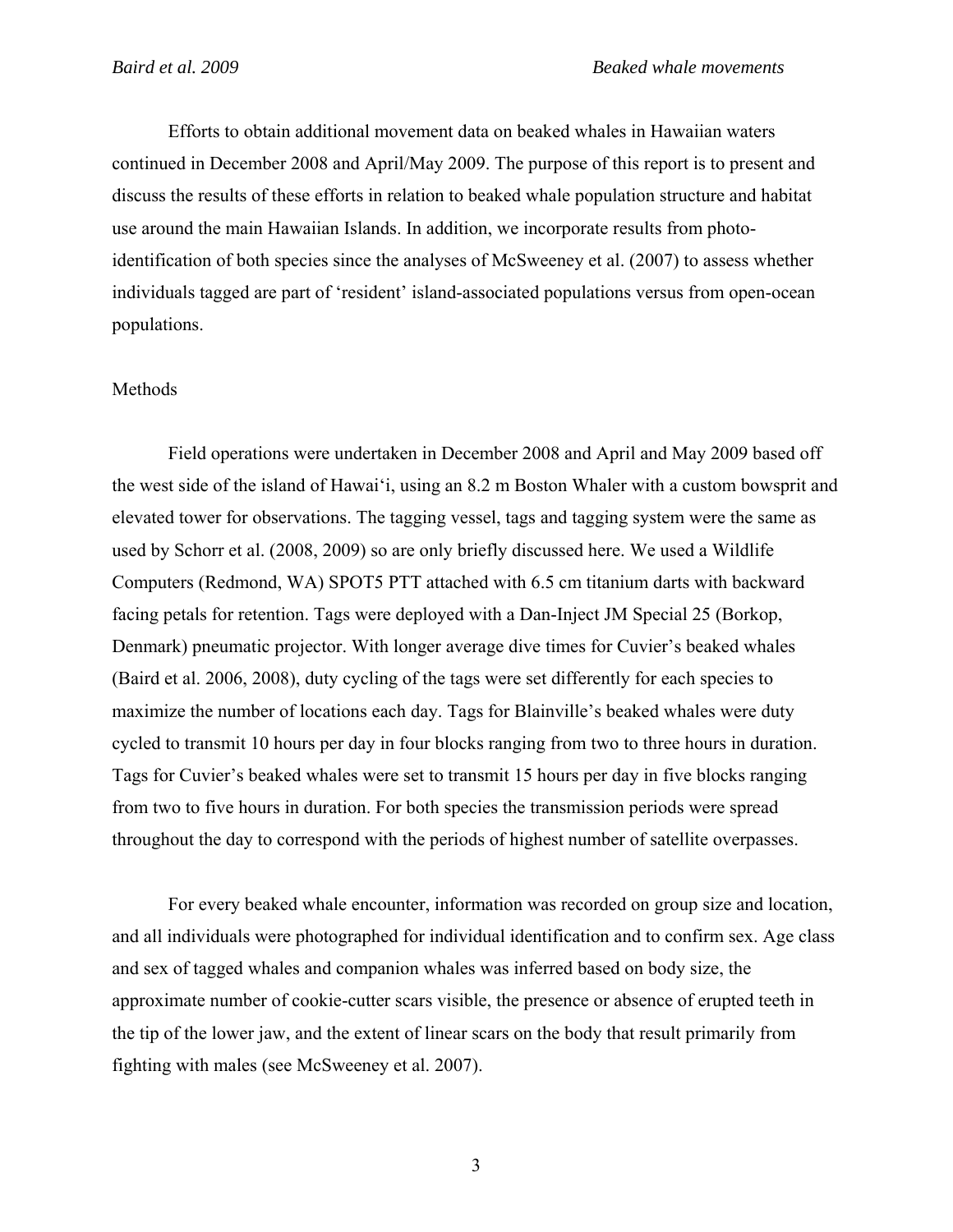Locations received from tagged whales were processed with the Douglas Argos-Filter $<sup>1</sup>$  to</sup> assess locations for plausibility. The filtering parameters were the same as used by Schorr et al. (2009) for satellite data obtained in 2008 (maximum-redundant-distance = 3 km, maximum sustainable rate of movement =  $10 \text{ km h}^{-1}$ , LC2 and LC3 locations automatically retained). Depth, slope, distance to shore, and nearest island was determined for each filtered location by overlaying point location data on a bathymetric raster surface in ArcGIS Version 9.2 (ESRI, Redlands, California, USA). Depths (in meters) were transferred to point locations using the 'intersect point tool' in Hawth's analysis tools (Beyer 2004). A 50 m x 50 m multibeam synthesis bathymetry model from the Hawai'i Mapping Research Group<sup>2</sup> was used. The model had areas of missing data, so the grid was overlaid on a 3-arc second (90 m x 90 m) U.S. Coastal Relief Model bathymetry from the National Geophysical Data Center<sup>3</sup> to provide 90 m resolution data where 50 m resolution data were absent. For movements far offshore (generally  $> 100 \text{ km}$ ) bathymetry data available to assessing depth were at 1,500 m x 1,500 m resolution. Filtered satellite data were overlaid on a digital bathymetry map to assess whether individuals approached seamounts. Rate of horizontal movements were calculated using intervals among consecutive locations ranging from four to 24 hours, and median values are reported, for comparison with Schorr et al. (2009).

 Photographs of tagged and companion whales were compared to the catalog compiled by McSweeney et al. (2007), also including photos of each species obtained since 2006, to assess sighting history. To determine whether individuals were part of an island-associated population or possibly part of an offshore population, social network diagrams were produced for each species using Netdraw Network Visualization 2.087 (Analytic Technologies, Harvard, MA). For Blainville's beaked whales, all distinctive and very distinctive individuals photo-identified off the island since 2000 were included. These photographs came from a variety of sources including those used in the analyses of McSweeney et al. (2007), additional photos collected in directed efforts since then, and opportunistic photos provided by other researchers or photographers. To assess the potential influence of depth of the sightings on individual resightings, for those encounters were locations were available (i.e., groups encountered in directed

 $\overline{a}$ 

<sup>1</sup> Available from http://alaska.usgs.gov/science/biology/spatial/douglas.html

<sup>&</sup>lt;sup>2</sup> Available from http://www.soest.hawaii.edu/HMRG/Multibeam/index.php

<sup>&</sup>lt;sup>3</sup> Available from http://www.ngdc.noaa.gov/ngdc.html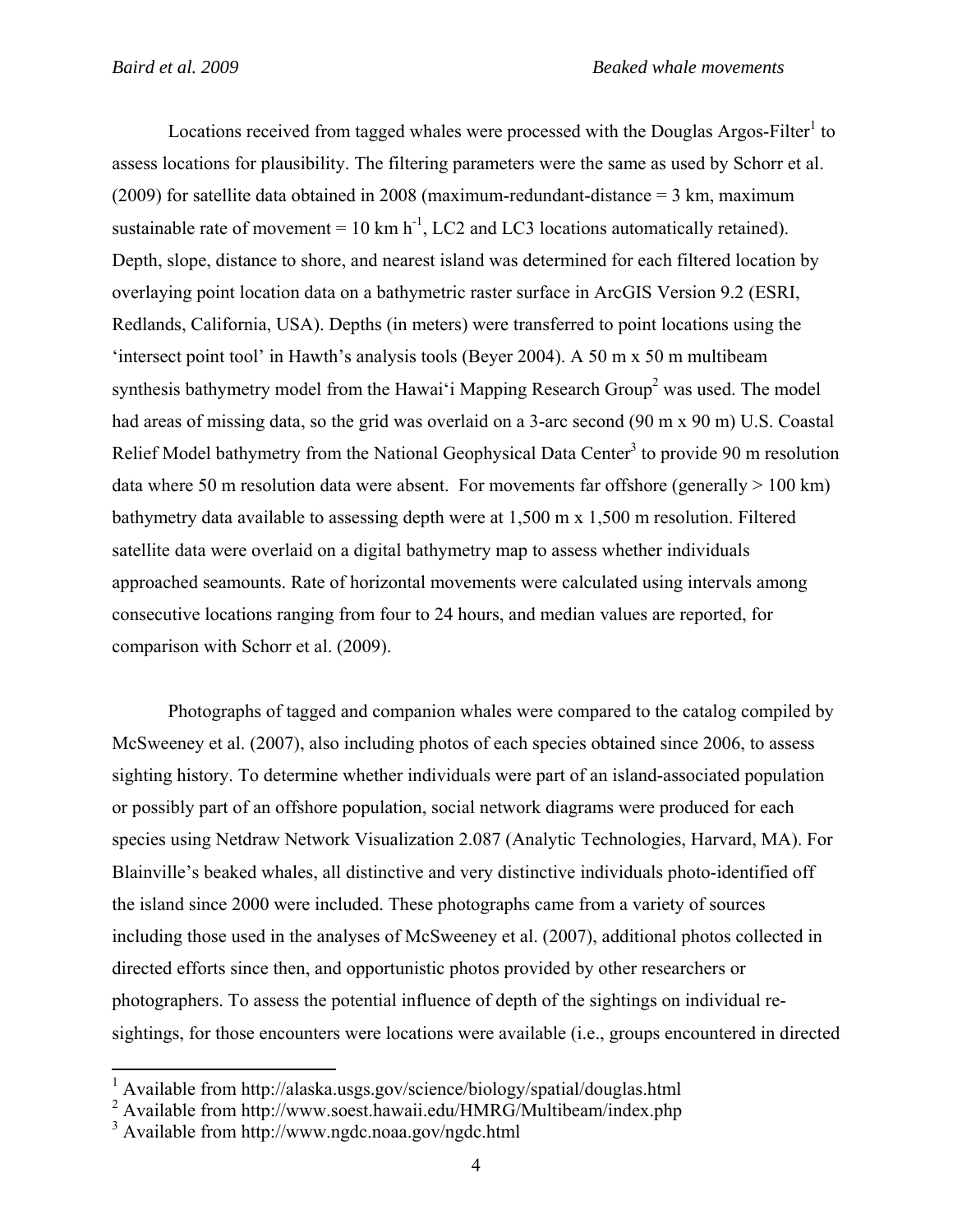efforts), depth was determined using ArcGIS as described above. To assess the likelihood of photo-identified individuals within groups having multiple records in the photo-identification database, the proportion of individuals within each group that had multiple records was calculated.

### Results

 Thirty-three days were spent in the field, with 238 hours of effort covering 4,247 km of trackline. During this period there were six encounters with Cuvier's beaked whales and two encounters with Blainville's beaked whales. Satellite tags were deployed on two individual Cuvier's beaked whales and two individual Blainville's beaked whales, although only two of these four tags transmitted, one on each species.

 One of the functioning tags was deployed on a lone adult female Cuvier's beaked whale (tagged April 28, 2009, photo-ID catalog  $# HIZc041$ ) initially found 5.5 km from shore in 1,090 m water depth. HIZc041 had been photographically documented previously off the west side of the island on three prior occasions, in October 1994, July 2007, and December 2008. A social network diagram for Cuvier's beaked whales off the island included 51 individuals that were distinctive or very distinctive with photo qualities of average or better. Of these 51 individuals, the largest cluster was 22 individuals, which included HIZc041 (Figure 1), as well as the three Cuvier's beaked whales satellite tagged by Schorr et al. (2008).

 The tag deployed on HIZc041 transmitted for 36 days and was deployed when the individual was high arching; thus the tag was lower than is optimal for obtaining satellite-derived locations. As a result the number of locations after filtering was lower than expected (43 over 24 different days). The location qualities were generally poor: there were no LC3 or LC2 locations, only three LC1 locations (7%), and 12 LC0 locations (27.9%). Given the animal remained in an area with very steep slopes (Figure 2), where depth varies rapidly over small areas, it is not appropriate to use the locations obtained to assess detailed habitat use (e.g., depth, slope). However, the locations were sufficient to document that the individual remained associated with the island of Hawai'i for the entire duration of tag attachment. By the fourth day after tagging HIZc041 had moved from the west side of the island to the east side of the island. Although all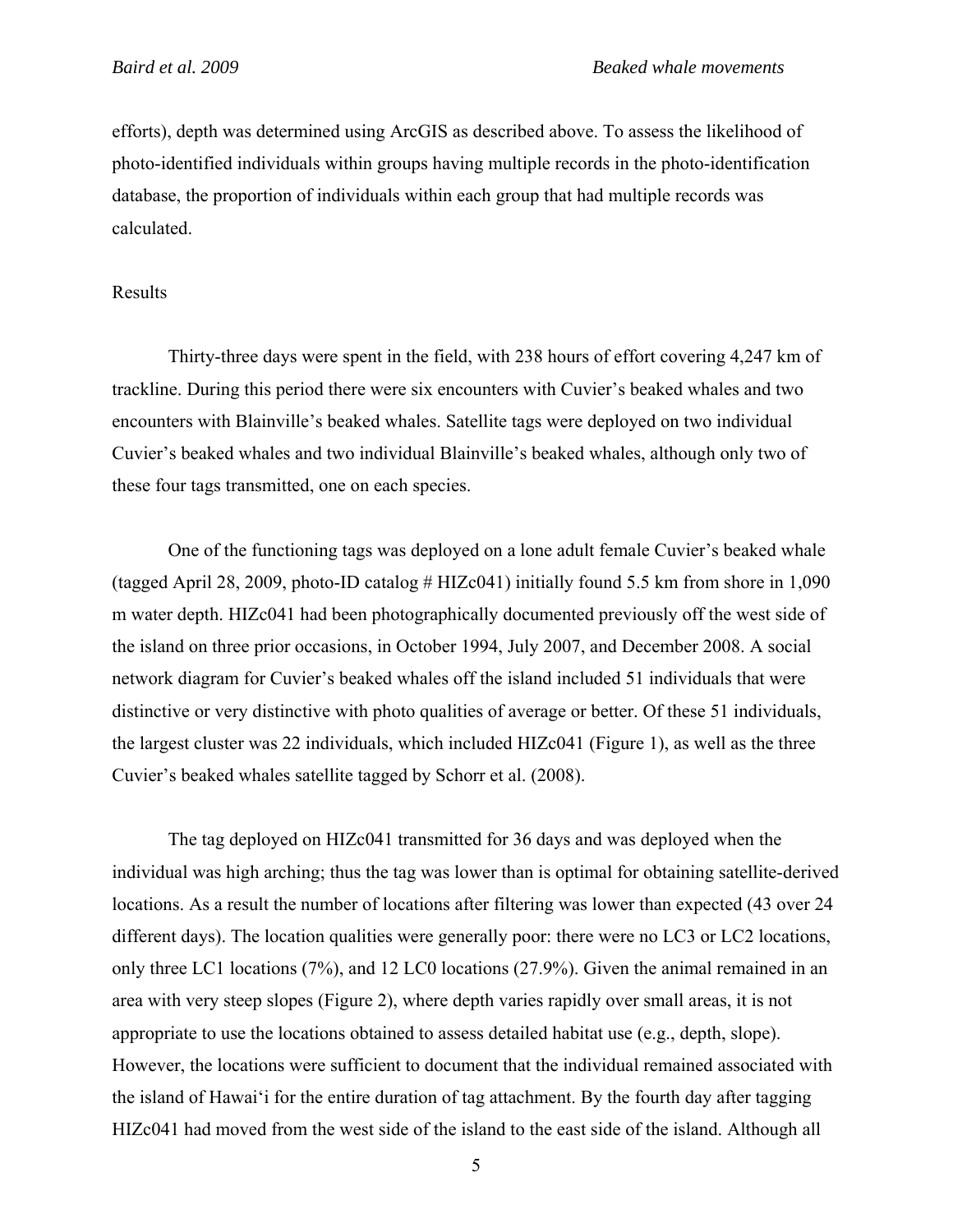subsequent locations were obtained from the east side of the island, during a five-day period where no locations were obtained it is possible HIZc041 may have moved back to the west side of the island. Based on distances between consecutive locations HIZc041 moved a minimum cumulative distance of 753 km during the 36 days, but moved no further than 152 km (straightline distance) from the location where she was originally tagged.

 The other functioning tag was deployed on an adult male Blainville's beaked whale (tagged April 29, 2009, photo-ID catalog  $\#$  HIMd153) in a group of three individuals (including an adult female and a probable sub-adult male), initially located 31.3 km from shore in 3,500 m water depth. None of the individuals in this group had been photographically documented previously.

 This tag transmitted over a 40 day span, with 110 locations on 37 days after filtering. The interval between consecutive locations ranged from 0.38 h to 36.43 h (median  $= 6.55$  h). The individual moved a cumulative minimum distance of 1,801 km, and traveled 1,008 km from the site of tagging. There was a strong positive (regression,  $r^2 = 0.82$ , p<0.001) relationship between the time since tagging and the distance from the tagging location. Movements of HIMd153 were generally west-bound for the first 20 days of the transmission period (Figure 4). The horizontal rate of movement calculated using all pairs of consecutive locations obtained from four to 24 hours apart ranged from 0.17 km h<sup>-1</sup> to 8.51 km h<sup>-1</sup> (median = 1.575 km h<sup>-1</sup>). However, there was a significant negative relationship between the rate of movement and the time since tagging (regression,  $r^2 = 0.118$ , p = 0.005), and during the first 20 days, the median horizontal rate of movement was 2.41 km  $h^{-1}$ . HIMd153 utilized depths ranging from 3,150 m to 4,946 m (median depth = 4,702 m). The closest island changed throughout the duration of tag attachment, starting with Hawai'i (6 locations), Kaho'olawe (5 locations), Lana'i (2 locations), O'ahu (7 locations), Kaua'i (2 locations), and Ni'ihau (85 locations). The distance from the closest point of land ranged from 17.6 km to 573.0 km (median  $= 282.6$  km). When the tag stopped transmitting HIMd153 was 60.9 km from the 370 km EEZ boundary. After the fourth day post-tagging there were no depths associated with satellite-derived locations shallower than 3,500 m.

 A social network diagram including all distinctive and very distinctive Blainville's beaked whales photographed off the island since 2000 included 63 individuals encountered in 41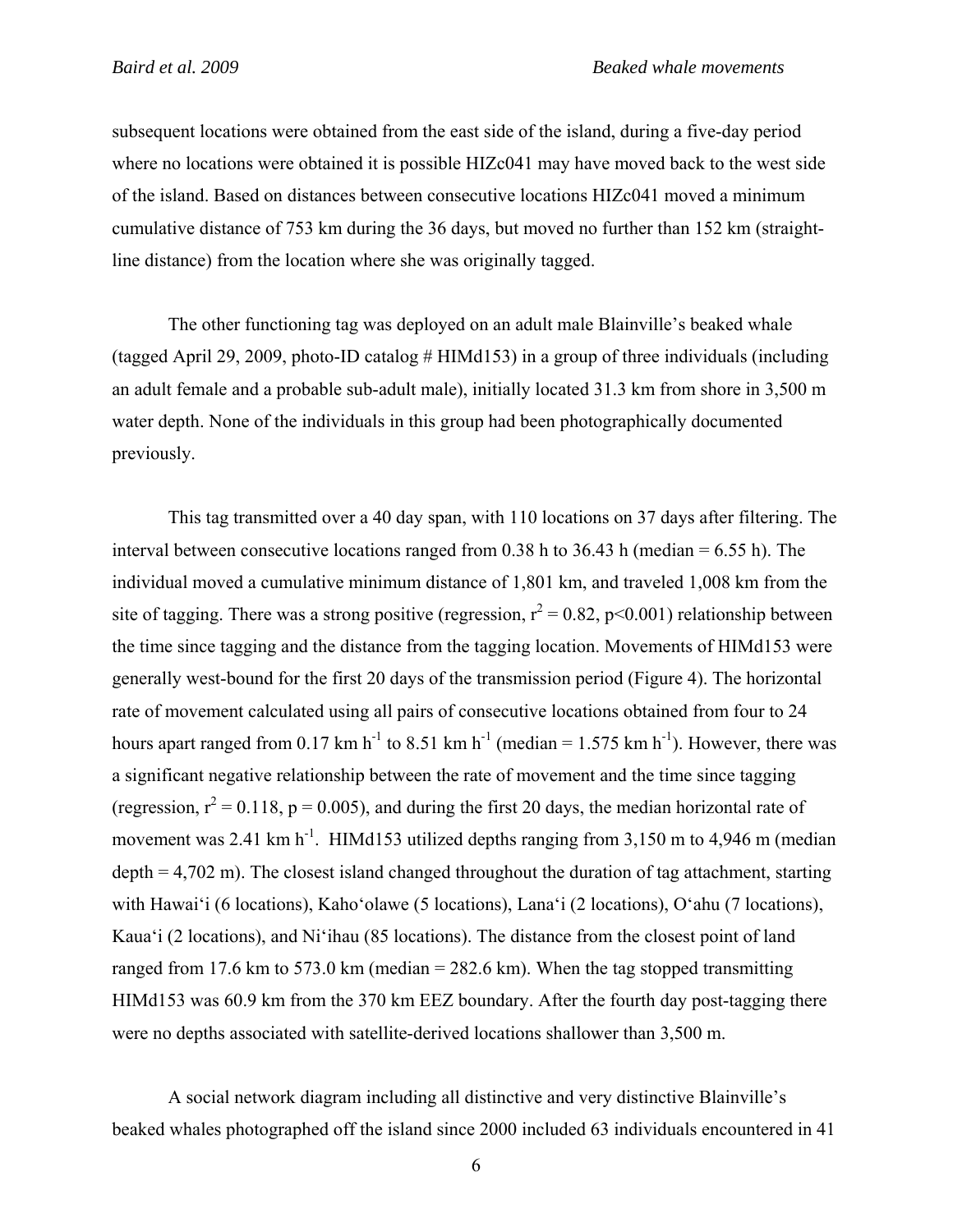different groups. All but 16 of these individuals were linked by association in a large social network, and all eight previously satellite tagged Blainville's beaked whales (Schorr et al. 2009) were part of this network (Figure 3). Of the remaining 16 individuals, six were seen on only a single occasion and with no other individuals, thus are not linked to any other individual. The remaining 10 individuals, including the group of three with HIMd153, were seen in four different groups. Group size of photo-identified individuals in the 41 groups ranged from 1-9. The proportion of individuals within groups that had been seen on multiple occasions ranged from 0  $-100\%$  (median = 66.7%, modal = 100%). Three groups from directed efforts were seen greater than 30 km from shore and in water depths >1,500 m. None of the eight distinctive and very distinctive individuals in these three groups have been documented on more than one occasion.

#### Discussion

 Although data were only obtained from two individual satellite-tagged beaked whales, the results obtained provided significant new information on the movements of both Cuvier's and Blainville's beaked whales. The tagged Cuvier's beaked whale remained strongly associated with the island of Hawai'i for the entire 36 days the tag transmitted, further supporting the suggestion that there is a resident population of Cuvier's beaked whales around the island (McSweeney et al. 2007; Schorr et al. 2008). However, unlike the three Cuvier' beaked whales previously satellite tagged off the island (Schorr et al. 2008), the individual tagged in 2009 quickly left the west side of the island and spent the majority of its time off the east side of the island (Figure 2). Given that all of the satellite tagged Cuvier's were known to be part of the same social network (Figure 1), this is the first evidence that the same individuals that utilize the west side of the island also utilize waters off the east side. This is also interesting in light of the lack of movements of eight Blainville's beaked whales tagged in 2006 and 2008 off the west side of the island to the east side (Schorr et al. 2009). Cuvier's beaked whales have been previously documented in waters of the east side of the island, primarily from aerial surveys (Mobley et al. 2000), so no information was available to assess population identity. There are two individual Cuvier's beaked whales that have been photo-identified from the east side of the island that do not match others in the catalog (Baird et al. unpublished), but poor quality photographs and the small sample size limits any conclusions based on this photographic matching.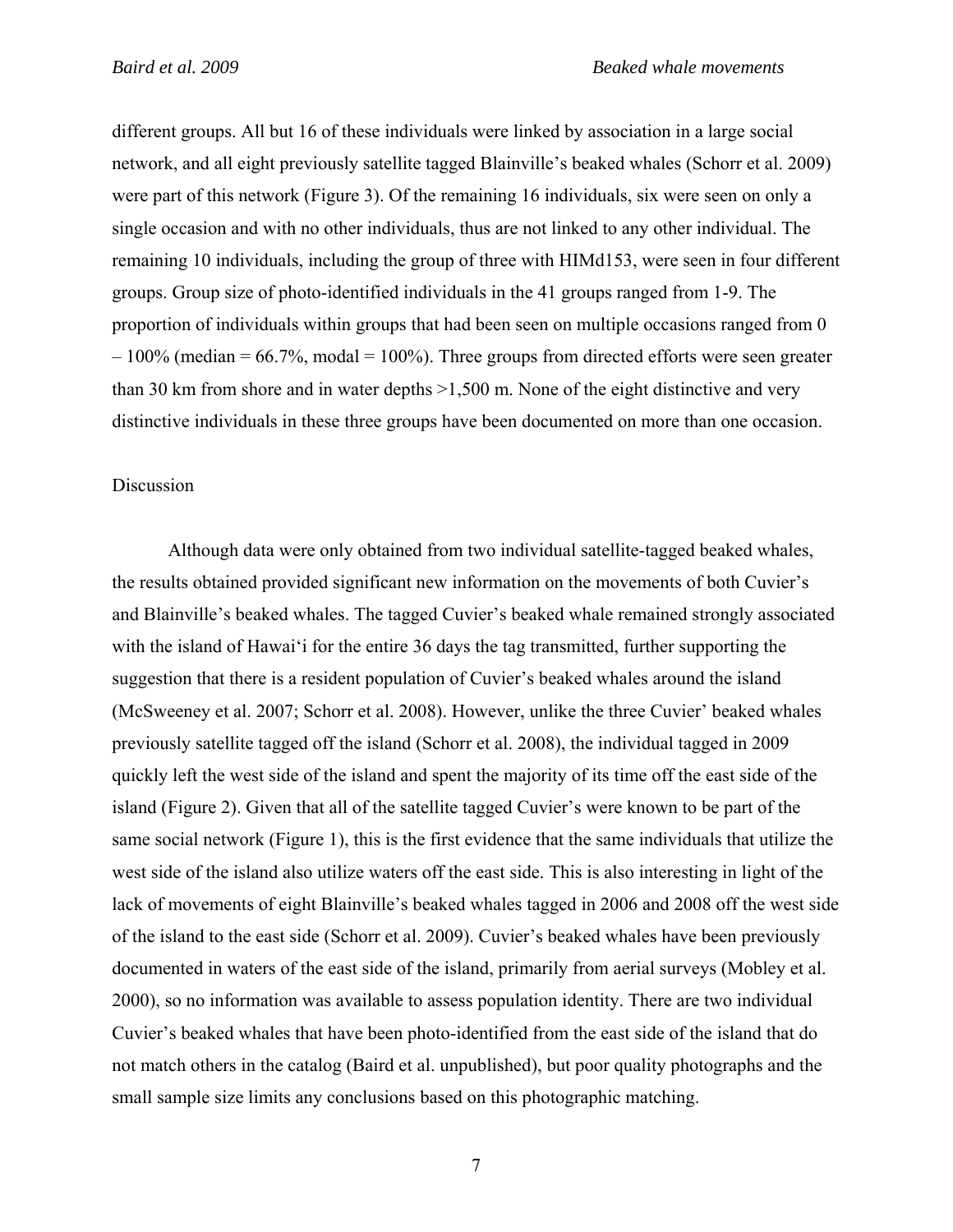The information obtained from the satellite tagged Blainville's beaked whale in this study (HIMd153) substantially changes what is known of the movements of Blainville's beaked whales both in Hawai'i and elsewhere. Satellite data obtained from this species in 2006 and 2008 appear to be from the resident island-associated population, with individuals remaining close to the island for the entire duration of tag attachments, over periods of weeks to months (Schorr et al. 2009). Average rate of movements of these individuals was low  $(1.16 \text{ km h}^{-1})$ ; Schorr et al. 2009), reflecting that their activities in the area were focused on foraging (e.g., Baird et al. 2006, 2008b), rather than travel. There is a high re-sighting rate (two thirds of all individuals within groups have been seen multiple times in the study area) of individuals seen close to shore (McSweeney et al. 2007). However, as noted by McSweeney et al. (2007), there have been some groups photo-identified in deep offshore waters off the island that do not match to any other individuals in the photo-identification catalog. This suggests the existence of both an islandassociated resident population of Blainville's beaked whales and an offshore population. The Blainville's beaked whale that we were able to satellite tag in this study was tagged 31.3 km offshore in water 3,500 m deep, and movement patterns and habitat use were unlike the previous eight satellite tagged whales, which were tagged from  $2.1 - 20.2$  km from shore (median = 7.2) km) in depths from 980 to 1,410 m (median = 1,300 m). For Blainville's beaked whales in the Bahamas, Claridge (2004) had noted that occupancy of the best habitat for this species may be driven by a dominance hierarchy, with juvenile whales occupying deeper waters. In Hawaiian waters, with much lower density of Blainville's beaked whales (cf. Claridge 2004), we have seen no evidence of such spatial segregation (unpublished data). Claridge (2004) similarly noted that one adult male from her study population appeared to exhibit a much higher degree of site fidelity than other adult males, suggesting this was a dominant male that may exclude others from the prime habitat. In Hawai'i, there is no evidence of a single adult male exhibiting a higher degree of site fidelity (McSweeney et al. 2007), and the tagged whale was an adult male accompanied by an adult female, so it seems unlikely the tagged whale was excluded from the near-shore habitat by dominance interactions. Whether there are two or more different stocks as defined under the Marine Mammal Protection Act will require confirmation through genetic studies or evidence regarding the recruitment of calves into the population in which they were born.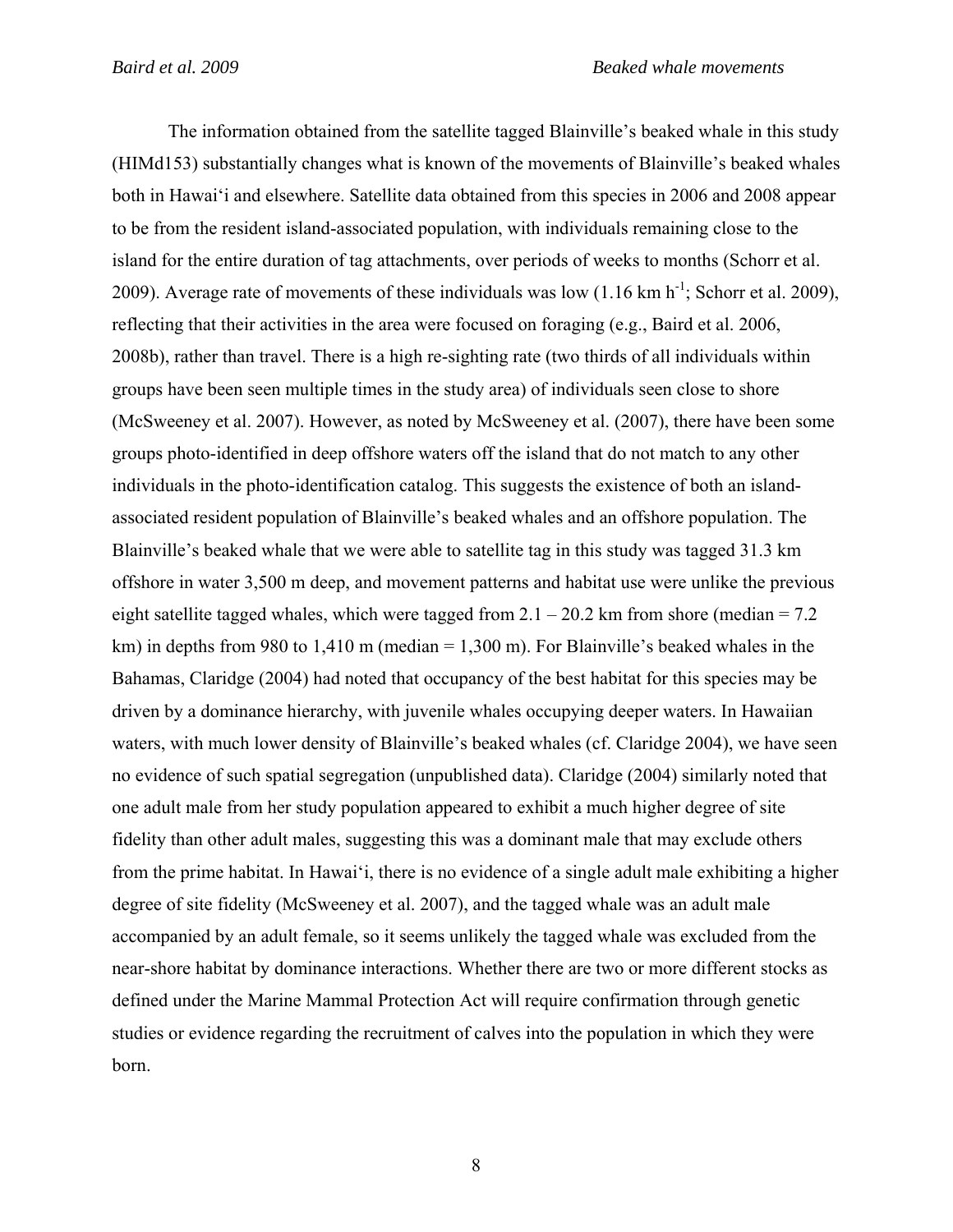For the first 20 days after tagging the average rate of horizontal movements was more than twice as high (median = 2.41 km  $h^{-1}$ ) as found for the previously satellite tagged Blainville's beaked whales (Schorr et al. 2009). Although the tagged whale moved to within 17.6 km of shore (and a depth of 3,150 m) during the first day after tagging, it then proceeded to swim generally west-ward for approximately 18 days, moving over 900 km from the site where it was tagged. The median depth of locations of the tagged whale was 4,702 m, in comparison to the average depth of 1,156 m used by previously tagged Blainville's beaked whales off the island (Schorr et al. 2009). With only 40 days of movements of one individual it is not possible to assess the range of individuals in the offshore population. Given the wide ranging movement in this relatively short period however, it is likely that individuals from this population move over much wider areas likely including both U.S. and international waters. Such wide-ranging movements is relevant to assessing the potential for repeated exposure to high-intensity midfrequency sonars associated with Naval exercises, since individuals moving through the area on a rare occasion are likely to have not been previously exposed, whereas individuals in the resident island-associated population may have had considerable prior exposure to sonar. It is likely that reactions to sonar vary with prior exposure, which could include changes in tolerance, or either habituation or sensitization (cf. Bejder et al. 2009). This also illustrates the importance of individual photo-identification to interpreting movement patterns and behavior of individual beaked whales. In recent years there have been several attempts to instrument beaked whales with tags that will record or transmit behavior or locations in association with controlled exposure experiments or Navy exercises (Southall et al. 2007; Baird et al. 2008a; Falcone et al. 2009b), but interpreting potentially reactive behavior or movements requires a baseline and understanding of normal behavior and movement patterns.

## Acknowledgements

 Funding for field work was from the U.S. Navy through a contract from the National Marine Fisheries Service as well as contracts from the Scripps Institution of Oceanography and the Alaska SeaLife Center. Additional support was received from the Wild Whale Research Foundation. Tagging was undertaken under NMFS Scientific Research Permit No. 731 (issued to RWB).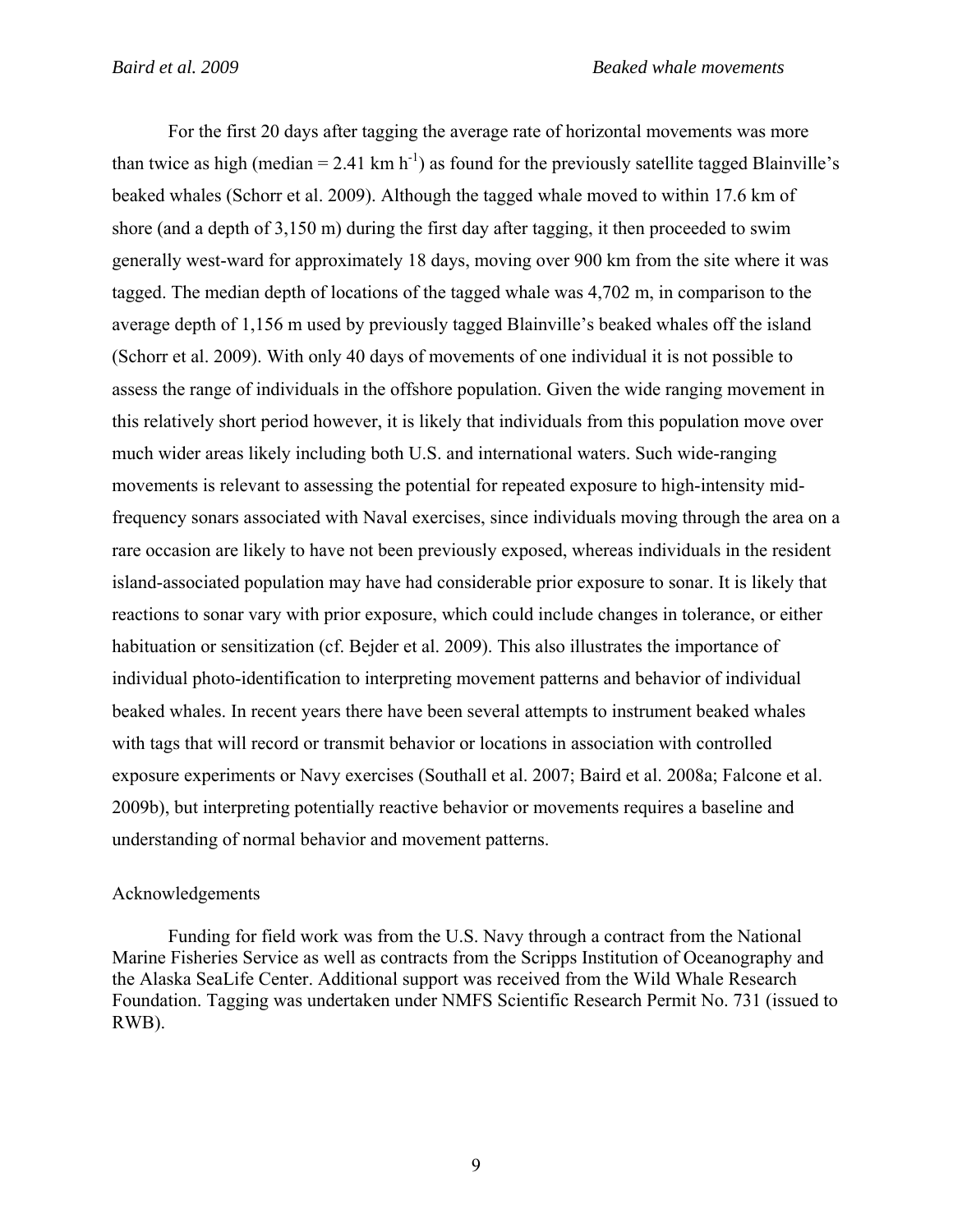# Literature Cited

- Baird, R.W., D.L. Webster, D.J. Mcsweeney, A.D. Ligon, G.S. Schorr, and J. Barlow. 2006. Diving behaviour of Cuvier's (*Ziphius cavirostris*) and Blainville's (*Mesoplodon densirostris*) beaked whales in Hawai'i. Canadian Journal of Zoology 84**:**1120-1128.
- Baird, R.W., G.S. Schorr, D.L. Webster, D.J. McSweeney, M.B. Hanson, and R.D. Andrews. 2008a. Multi-species cetacean satellite tagging to examine movements in relation to the 2008 Rim-of-the-Pacific (RIMPAC) naval exercise. A quick look report on the results of tagging efforts undertaken under Order No. D1000115 from the Woods Hole Oceanographic Institution. Available from www.cascadiaresearch.org/robin/hawaii.htm
- Baird, R.W., D.L. Webster, G.S. Schorr, D.J. McSweeney and J. Barlow. 2008b. Diel variation in beaked whale diving behavior. Marine Mammal Science 24:630-642.
- Balcomb, K.C., and D.E. Claridge. 2001. A mass stranding of cetaceans caused by naval sonar in the Bahamas. Bahamas Journal of Science 5:1-12.
- Bejder, L., A. Samuels, H. Whitehead, H. Finn, and S. Allen. 2009. Impact assessment research: use and misuse of habituation, sensitisation and tolerance in describing wildlife responses to anthropogenic stimuli. Marine Ecology Progress Series doi: 10.3354/meps07979.
- Carretta, J.V., K.A. Forney, M.M. Muto, J. Barlow, J. Baker, B. Hanson and M.S. Lowry. 2005. U.S. Pacific marine mammal stock assessments: 2004. NOAA Technical Memorandum NOAA-TM-NMFS-SWFSC-375.
- Claridge, D.E. 2004. Fine-scale distribution and habitat use of beaked whales. M.Sc.Thesis, University of Aberdeen, Scotland.
- Cox ,T.M., T.J. Ragen, A.J. Read, E. Vos, R.W. Baird, K. Balcomb, J. Barlow, J. Caldwell, T. Cranford, L. Crum, A. D'amico, G. D'spain, A. Fernández, J. Finneran, R. Gentry, W. Gerth, F. Gulland, J. Hildebrand, D. Houser, T. Hullar, P.D. Jepson, D. Ketten, C.D. Macleod, P. Miller, S. Moore, D. Mountain, D. Palka, P. Ponganis, S. Rommel, T. Rowles, B. Taylor, P. Tyack, D. Wartzok, R. Gisiner, J. Mead, and L. Benner. 2006. Understanding the impacts of anthropogenic sound on beaked whales Journal of Cetacean Research and Management 7:177-187.
- Falcone, E.A., G.S. Schorr, A.B. Douglas, J. Calambokidis, E. Henderson, M.F. McKenna, J. Hildebrand, and D. Moretti. 2009a. Sighting characteristics and photo-identification of Cuvier's beaked whales (*Ziphius cavirostris*) near San Clemente Island, California: a key area for beaked whales and the military? Marine Biology doi 10.1007/s00227-009-1289- 8.
- Falcone, E.A., G.S. Schorr, A.B. Douglas, D.L. Webster, J. Calambokidis, J. Hildebrand, R.D. Andrews, M.B. Hanson, R.W. Baird, and D. Moretti. 2009b. Movements of Cuvier's beaked whales in a region of frequent naval activity: Insights from sighting, photo-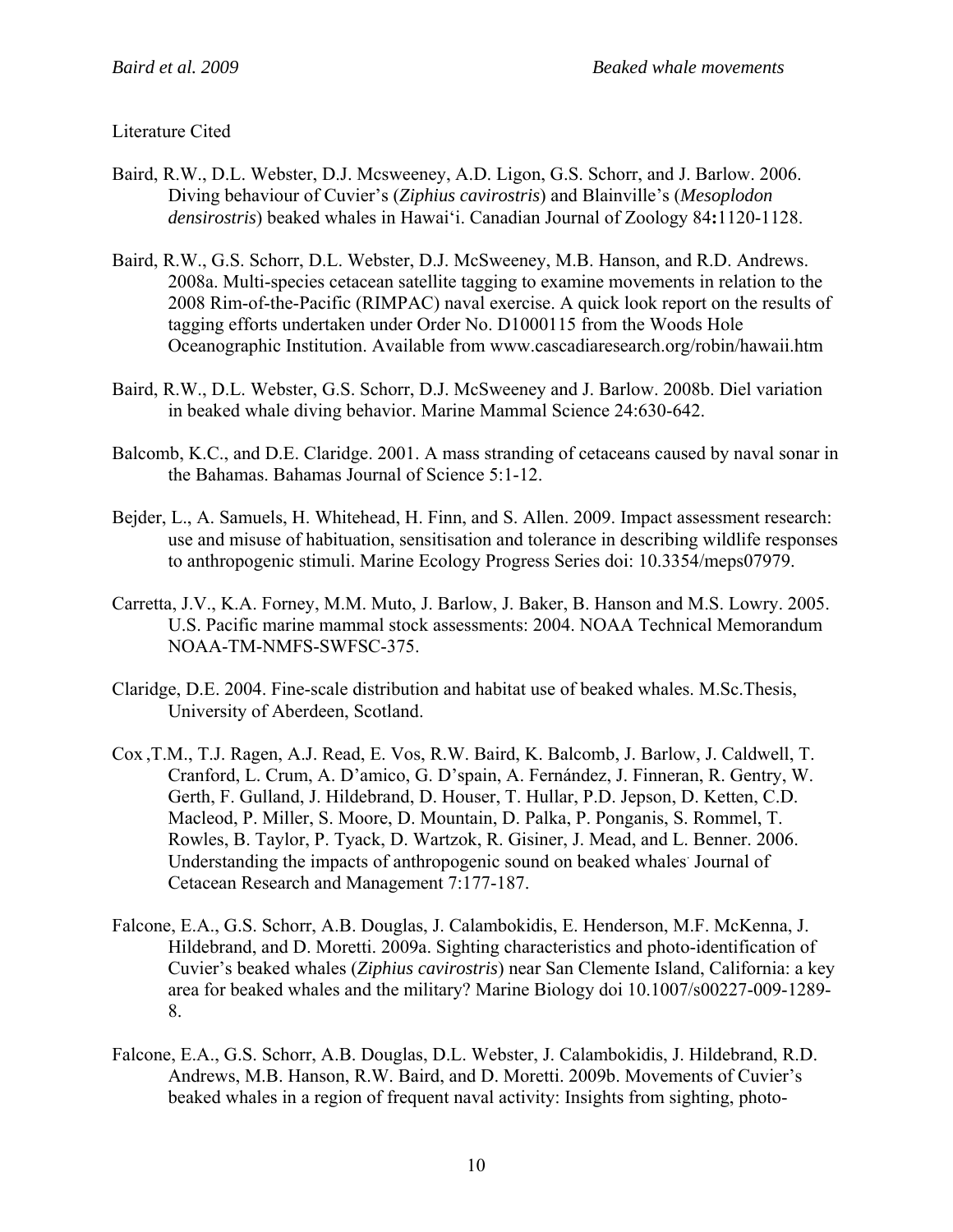identification, and satellite tag data. Abstract submitted to the  $18<sup>th</sup>$  Biennial Conference on the Biology of Marine Mammals, Quebec, October 2009.

- Hooker, S.K., R.W. Baird, and A. Fahlman. 2009. Could beaked whales get the bends? Effects of diving behaviour and physiology on modelled gas exchange for three species: *Ziphius cavirostris, Mesoplodon densirostris* and *Hyperoodon ampullatus*. Respiratory Physiology & Neurobiology 167:235-246.
- Jepson, P.D., M. Arbelo, R. Deaville, I.A.P. Patterson, P. Castro, J.R. Baker, E. Degollada, H.M. Ross, P. Herraez, A.M. Pocknell, F. Rodriguez, F.E. Howie, A. Espinosa, R.J. Reid, J.R. Jaber, V. Martin, A.A. Cunningham, and A. Fernandez. 2003. Gas-bubble lesions in stranded cetaceans: Was sonar responsible for a spate of whale deaths after an Atlantic military exercise? Nature (London) 425:575-576.
- McSweeney, D.J., R.W. Baird, and S.D. Mahaffy. 2007. Site fidelity, associations and movements of Cuvier's (*Ziphius cavirostris*) and Blainville's (*Mesoplodon densirostris*) beaked whales off the island of Hawai'i. Marine Mammal Science 23:666-687.
- Mobley, J.R., S.S. Spitz, K.A. Forney, R. Grotefendt and P.H. Forestell. 2000. Distribution and abundance of odontocete species in Hawaiian waters: Preliminary results of 1993-98 aerial surveys. SWFSC administrative report LJ-00-14C, 27pp.
- Schorr, G.S., R.W. Baird, M.B. Hanson, D.L. Webster, D.J. McSweeney, and R.D. Andrews. 2008. Movements of the first satellite-tagged Cuvier's and Blainville's beaked whales in Hawai'i. Report prepared under Contract No. AB133F-07-SE-3706 to Cascadia Research Collective, Olympia, WA from the Southwest Fisheries Science Center, National Marine Fisheries Service, La Jolla, California. Available from www.cascadiaresearch.org/robin/hawaii.htm
- Schorr, G.S., R.W. Baird, M.B. Hanson, D.L. Webster, D.J. McSweeney and R.D. Andrews. 2009. Movements of satellite-tagged Blainville's beaked whales off the island of Hawai'i. Endangered Species Research in press.
- Southall, B., I. Boyd, P. Tyack, and D. Wartzok. 2007. Deep-diving odontocetes behavioral response study (BRS). Presentation at the conference on the effects of noise on aquatic life, Nyborg, Denmark, August 13-17, 2007.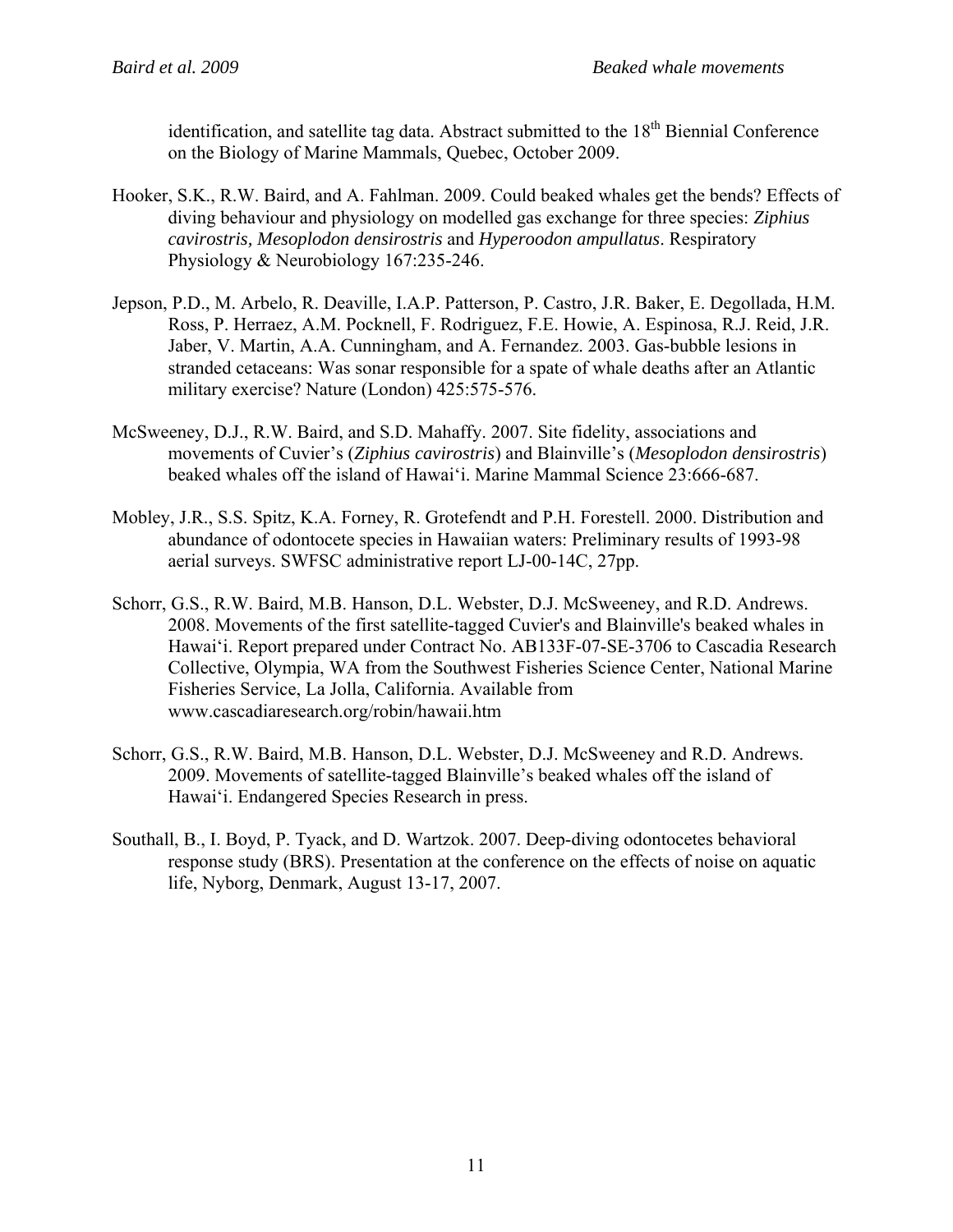

Figure 1. A social network diagram of Cuvier's beaked whales photo-identified off the island of Hawai'i, from 1990 through May 2009, including distinctive and very distinctive individuals with photo qualities of average or better (see McSweeney et al. 2007). All four individuals from which satellite-derived locations have been obtained are linked in a single social network. Satellite tagged individuals from Schorr et al. (2008) are indicated in red triangles. HIZc041 (this study) is indicated by an open triangle. The relatively small number of individuals in the largest cluster reflect the small average group size (median  $= 2$ ), and the large number of individuals with no links to others reflects the large number of lone individuals encountered.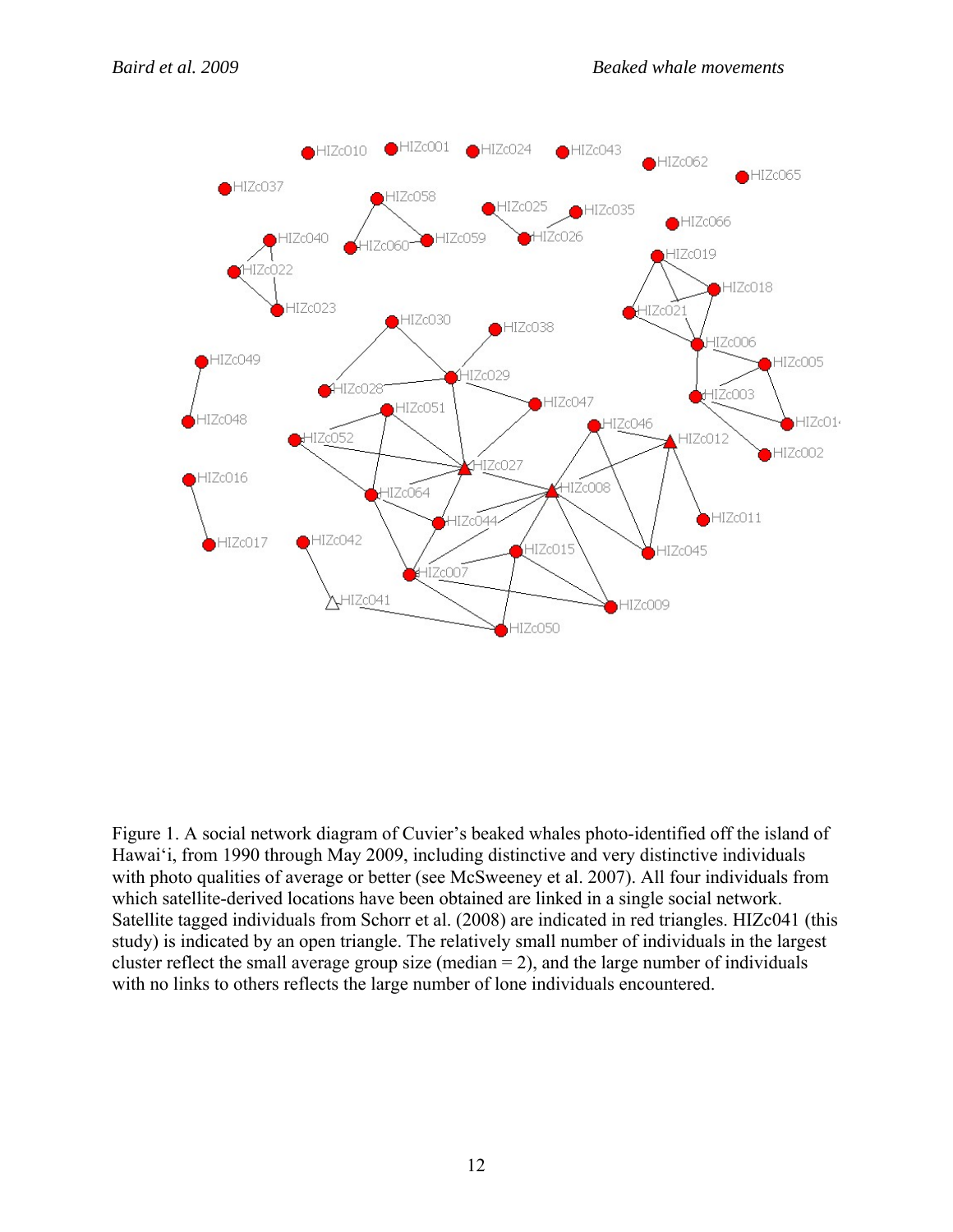

Figure 2. Map showing satellite derived locations of the tagged Cuvier's beaked whale (HIZc041) with consecutive locations joined by a red dashed line. The 1,000, 2,000 and 3,000 m depth contours are shown. Locations on land were removed. Note the relatively poor-quality locations for this individual suggest that the locations shown should only be considered approximate.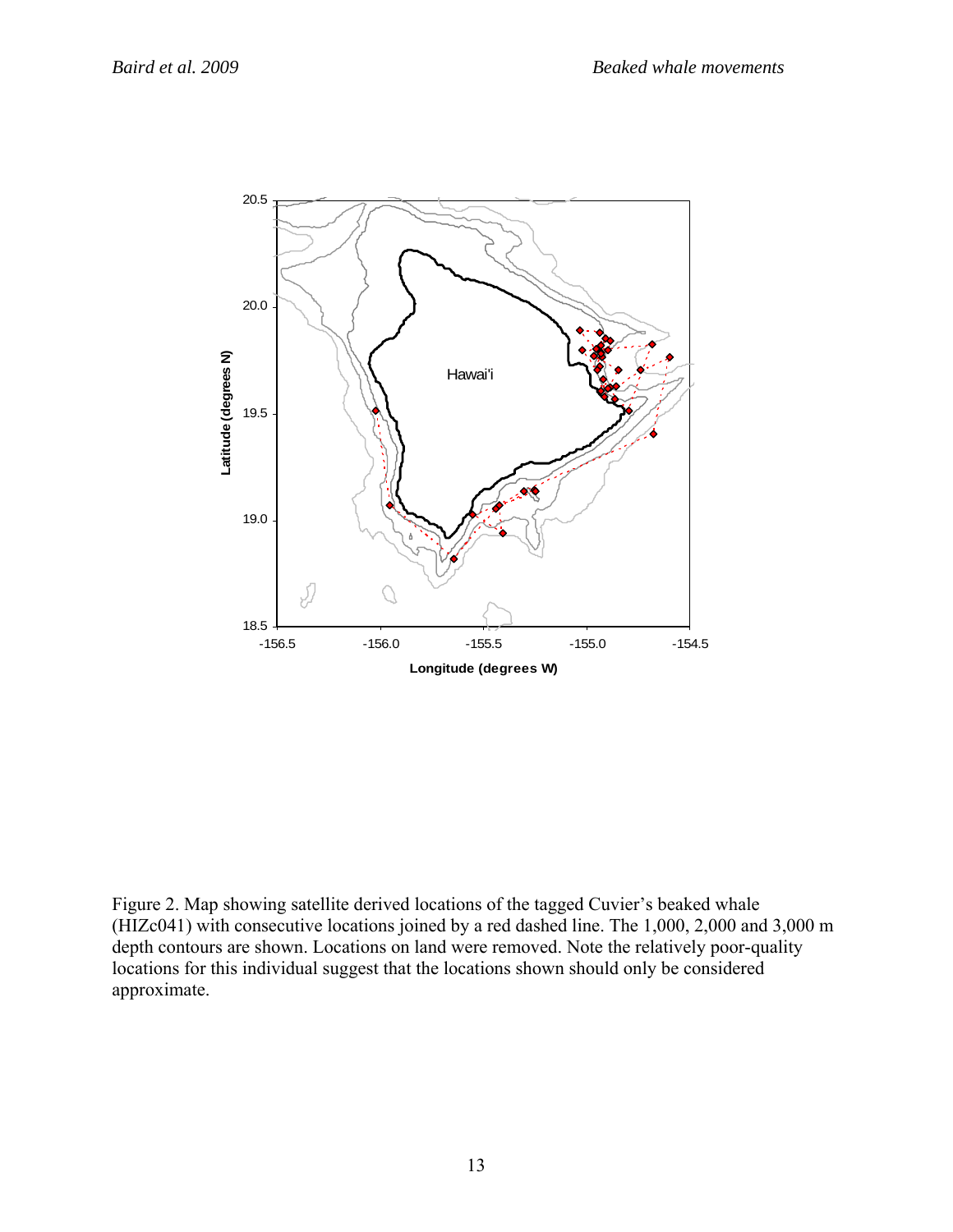

Figure 3. A social network diagram of all distinctive and very distinctive Blainville's beaked whales photo-identified off the island of Hawai'i since 2000. All individuals satellite tagged prior to December 2008 are indicated by open circles (see Schorr et al. 2008, 2009), the tagged individual in this study (HIMd153) is indicated by an open square. Individuals for which depth information is available found greater than 30 km from shore and in greater than 1,500 m of water are indicated by squares; all others are indicated by circles.